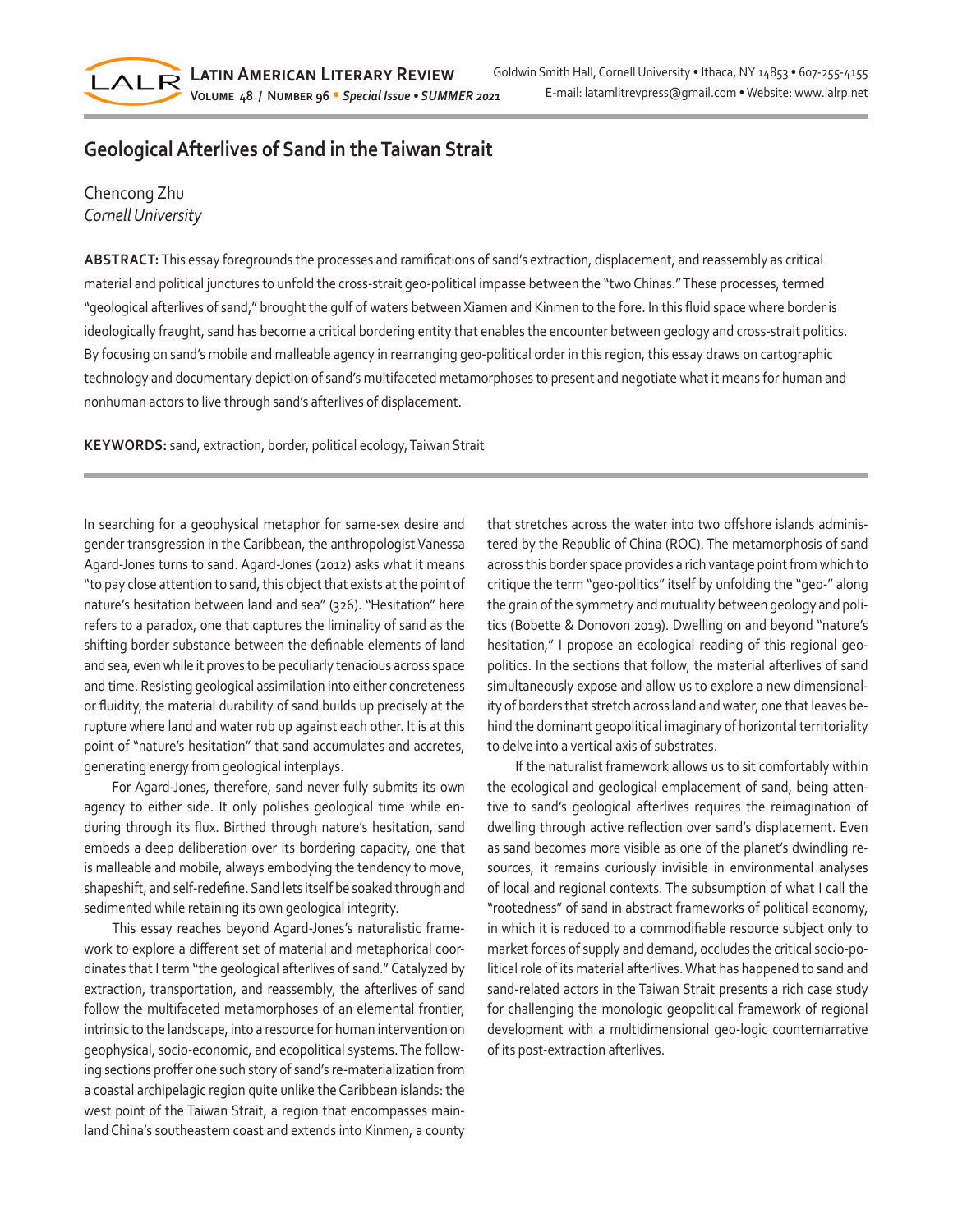### **Mapping the Afterlives of Sand**



 **Image 1: Xiamen, Kinmen, Dadeng & Xiaodeng Islets, 2020. Source: Google Earth**

The gulf of waters between Kinmen and Xiamen has been plagued with different geo-political conflicts for decades. Located in close geographic proximity, the twin islets have served as wartime frontiers and remain bisected by ideological divergences between the ROC-led democratic regime and the People's Republic of China-led communist regime, both powers claiming to be the legitimate government of China de jure. Sand, meanwhile, has emerged as a potent embodiment of the struggle for primacy over these contested waters: sanddredging vessels, with simplified Chinese sprayed across their bodies, populate the gulf in unprecedented numbers, the sheer magnitude of their presence conveying an everyday message of geopolitical intimidation for the inhabitants on the shore. Judging by islanders' testimonies, however, sand-dredging implies a host of less-visible but no less existential threats for people living inseparably from the waters on Kinmen.

What differentiates this story of sand from narratives of general scarcity on a "world" or "global" scale is its deep geological and ecological rootedness—and conversely, the impacts of its material displacement from the seabed and the shoreline. The recent congregation of sand extraction vessels can be traced back to an airport construction project in Xiamen, located across the broader waters close to the mainland China, that began in 2013. This airport is itself sited offshore on two of Xiamen's neighboring islets, Dadeng and Xiaodeng, as well as their nearby waters connecting Kinmen. Over the past eight years, the municipal government of Xiamen has managed to reclaim six square miles of land out of the sea, broadening Dadeng Islet to such an extent that Xiaodeng Islet will soon be conjoined spatially with Dadeng and itself cease to be an island. As a vital element of the massive geoengineering project, sand has been granted an afterlife in a new geological process, one that displaces it onto a fundamentally different elemental foundation. The migrancy of sand foretells a future of infrastructure development and economic growth.

The geological afterlives of sand thus foreground a nature in formation, its vitality most manifest below the visible landscape. Between land and sea arises sand's massive re-materialization into firm land, as attested by satellite images.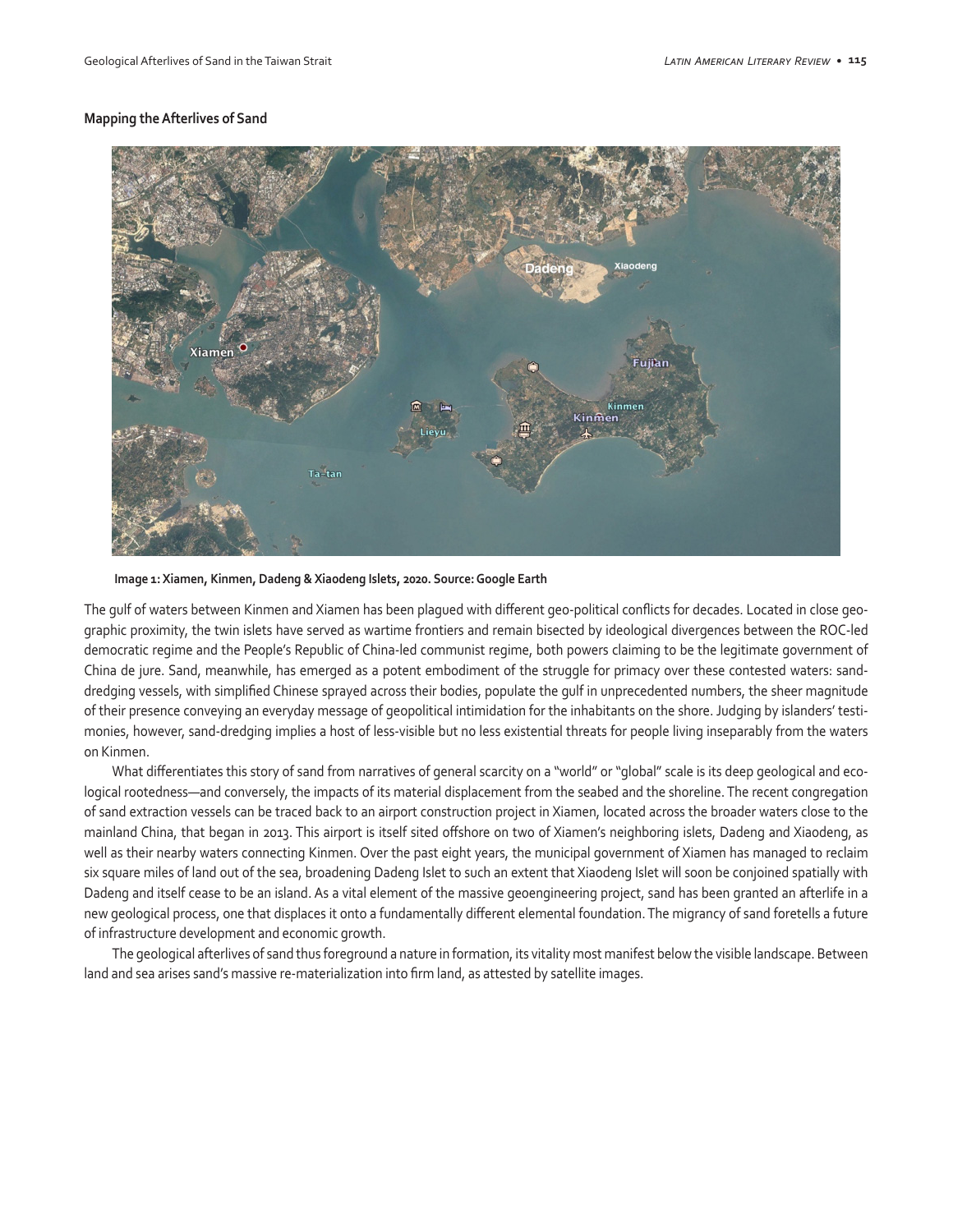

**Image 2: Diachronic Images of Kinmen-Xiamen gulf, in 2013, 2016 and 2020; Source: Google Earth**

Comparing images 1 and 2 above, it is easy to track the stages in which sand is extracted, reengineered, and reborn. Slowly emerging out of the gulf waters, it metamorphoses into a distinct geological reality far from its place of origin, in the process perpetuating a political project of territorialization by the Chinese state. If the naturalist framework posits a horizontal orientation of sand's bordering capacity by bringing up its geological rationale of spreading across the coastland and sea floor, then, in its afterlives, sand has perpetuated such an expansionist logic but through accreting vertically from the unseen to the seen, across the interface of fluidity and concreteness.

It is sand's rematerialization in this particular borderscape (Rajaram & Grundy-Warr 2017) that transforms the act of dredging into a profound force of political ecology. Sand extracted from the water between Kinmen and Xiamen literally add land to the other

side of the shore. Adding to this semiotic-material complexity is the fact that sand-dredging is deemed illegal by both sides of the political conflict; nevertheless, the Xiamen government chose to purchase sand extracted from the gulf (Hao 2015). The resulting future airport, though distant from the twin islands on the gulf, would therefore perpetuate a borderless borderscape by the very material poured into its foundations. Sand thus becomes not just a negotiating resource but an active force for not just perpetuating, but actualizing China's decade-long rhetoric of unification, staking its geopolitical claim over the land and waters across the Taiwan Strait.

#### **Afterlives of Mobility and Malleability**

On the other side of the gulf extending from Kinmen to mainland Taiwan, however—where dredging is seen as an act of resource theft and an encroachment on Taiwan's precarious sovereignty and territorial integrity—the story of sand is quite different. Here, the particles so necessary for the constitution of concrete acquire an almost-human quality as people debate whether the "theft of sand" is a border-crossing activity. Just like many other contested border regions, lines on this gulf have never been confidently drawn or erased, but remain permanently shelved. In this fluid space where borders remain ideologically fraught, sand itself has become the measure of identity and power.

On October 19th, 2020, the Taiwan Public Television Service released the 1077th episode of *Our Island*, a special docuseries project focusing solely on the environmental issues in Taiwan since 1998. Titled "Who Stole Our Sand," this episode, along with two others focusing on different offshore spaces centered specifically on the increasing anxiety over sand loss in Kinmen. It featured local oceanologists, environmental scientists, wildlife preservers, and aquaculture farmers in Kinmen, all of whose lives have been profoundly altered by the "theft of sand." Beyond the transformations sand loss has wrought on human lives and livelihoods, the documentary highlights its impact on existing knowledge about human-nature collaborations, ranging from beach retrogradation to habitat loss for endangered species. Paradoxically, it is through depletion that sand becomes a catalyst for collective environmental awareness among and across the diverse communities of farmers, scientists, and activists, as well as their everyday practices of scientific and practical knowledge. Sand loss also engenders questions about who should be liable for the large-scale environmental changes overwhelming the region.

Sand existentially demands geological knowledge to explain its ecological emplacement and displacement, enabling social relationalities to emerge and to afford scientific and political speculation. "The sand-dredging boats do not even need to overstep the border. The deep ocean is itself a naturally interconnected world with no national boundary." This keynote of the documentary takes us away from the visible landscape, where sand's withdrawal cap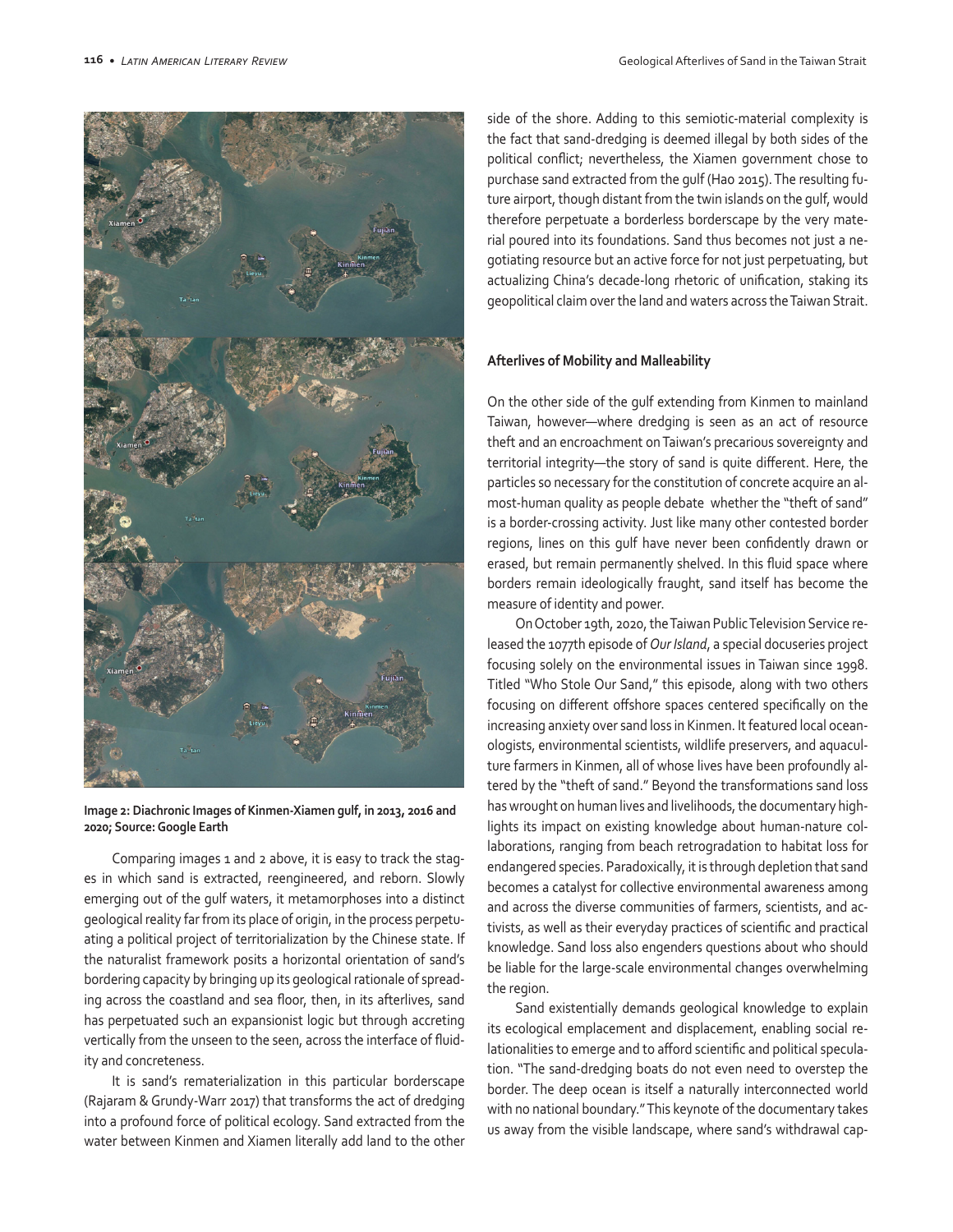tured from the aerial perspective is only a tiny part of the picture. Neither the cameras nor the cartographic technologies can fully capture the depths across which sand—and its lack—can shape the unseen seascape. These are the unseen depths in which sand ceases to remain an inert assemblage of particulates in the solely human sphere of developmental activities. Rather, the afterlives through which it moves and travels as a result of anthropogenic interventions actively displaces it from human conceptions of its "natural" place and order.

It is precisely sand's agential, unstable, and unpredictable mobility that "Who Stole Our Sand" foregrounds through the voice of Professor Chung-Pan Lee, a retired oceanologist. An expert on coastline changes and wave geomechanics, Lee excludes the interplay between meteorological and oceanological factors as sole explanatory frameworks for sand loss on Kinmen's coastland. Turning instead to ocean geophysics and politics, Lee attributes ecological degradation to the increasing sand-dredging happening between Xiamen and Kinmen. Sand extraction has significantly altered the topography of the gulf floor, Lee infers, contributing to the deterioration of coastline conditions in Kinmen. From the oceanologist's point of view, the material ecology of shifting sands under the water's surface constitutes a literal manipulation and transcendence of cartography. On the one hand, while sand dredging embodies the process through which geology intersects with politics to coproduce the "geo-politics" of cross-straits relations, knowledge dredged from deep below the ocean serves to both expose and interrogate it. Sand's perpetual mobility, in turn, compels humans to ponder the murky vicissitudes of its itinerary between land and sea, shifting the gaze from cartographically-oriented geo-political conflict towards the ecological and geological ramifications of its extraction, transportation, and reassembly.

 One of the most astonishing examples of sand's geological afterlives depicted in the documentary is an interview conducted with a councilor of Kinmen on the beach. In the background, an old burial ground lies exposed. Human bones as well as funeral urns are visible in the frame, scattered across the beach in the wake of their exhumation by retreating sand. Human remains here serve as material evidence of sand's harsh withdrawal, a grotesque reminder of unprecedented landscapes made visible by a missing element that had sheltered the departed for decades. The episode's apocalyptic imagination weaves together the afterlives of humans with those of sand.

Existentially malleable, sand not only moves across space and time but also redefines its own materiality. The extraction of sand from the sea floor has converted the beach into sticky mud, creating a felt structure of change shared by humans and nonhumans alike. The collapse of the shoreline due to a sand-deprived seabed jeopardizes not just memorial sites but also the very survival of species that depend on sand's ability to nourish, cultivate, and serve as a resilient foundation for a variety of life forms. As a farmer in the documentary reminisced about the already-muddy coastland where she has been collecting sea oysters, "it was once full of sand, …(and) easy to walk on, but now there's no way to step on it." Sand has not only contested her knowledge about human-nature collaboration, but also challenged her assumption about the geological time of sand as unchanging and permanent. The critical issue for those who are native to these shores is no longer about how to fix their broken relationship with sand, but about how to imagine a future without it.

Nonhuman actors are also enmeshed in sand's changing felt structure, as their lives have been unprecedentedly endangered with sand's material redefinition. The documentary sheds light on one such species, the horseshoe crab, whose genealogy can be traced back to the late Ordovician period roughly around 450 million years ago. Indigenous to this gulf, horseshoe crabs, which prey on benthos dwelling in the sandy bottom of shallow waters, are living witnesses of the changing geological realities of sand in the region. The metamorphosis of sand to mud has silted up the habitat of horseshoe crabs and suffocated the benthos on which they feed; the crabs themselves lack oxygen as aerated pockets of sand are replaced by dense clay.

Withdrawing from the shoal, morphing into sticky mud, carried away by the dredging ships, sand has enabled the emergence of evidentiary ecologies (Lyons 2019) to further negotiate the question about liability and environmental justice. Its role in the co-production of geological and ecological knowledge involving human and nonhuman actors is exemplified in another case study from the documentary: aquaculture farmers working closely with the near-sea ecosystem. Constantly facing the sea prickling with dredging vessels, these farmers understand only too well the causal relationship between sand extraction and soil degradation as they became used to walking into the sticky shoals that are no longer sandy. "After the (sand-dredging) boats sailed by, everything has changed," lamented a Kinmen resident who was seeking fish bait materials in the muddy coastland. But the question remains: "Who stole our sand?"

#### **Concluding Thoughts**

"Who stole our sand?" The question concerns not just the physical whereabouts of sand, but also suggests that sand extraction is synonymous with political aggression and moral transgression. Against the developmental rationale for sand extraction, Lee offered a different framing for the retrogradation of coastal sand: a "loss of territory (*kuo tu*)". Literally translatable as "national soil," *kuo tu* imputes both ecological and geo-political meaning to sand, a resource that nourishes and cultivates life while demarcating the sovereign boundaries of a nation. Its displacement, consequently, becomes a bordering technology that amplifies the structural tensions between "here" and "there," "us" and "them."

In its geological afterlives, sand becomes a node of vital rela-